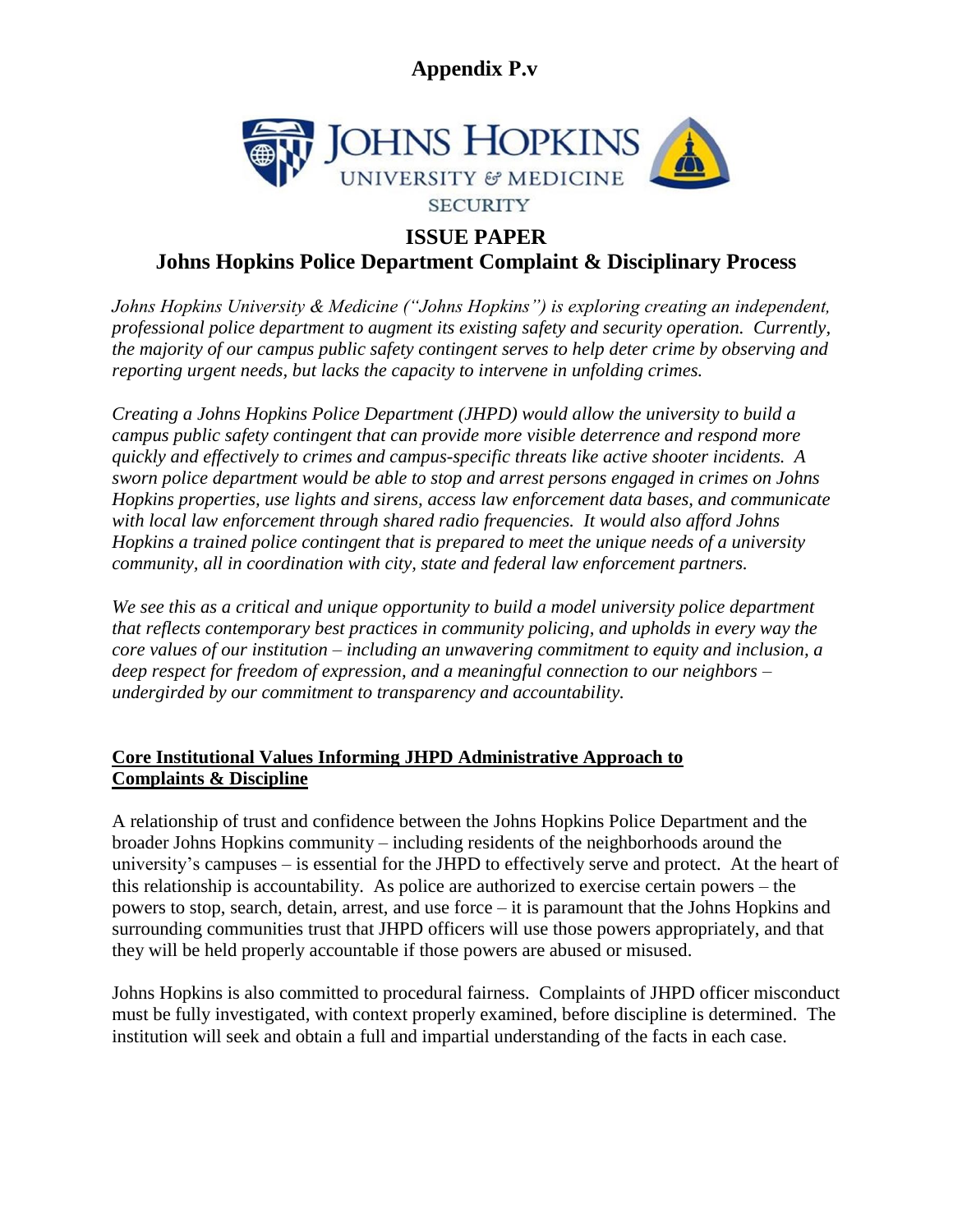

Johns Hopkins' commitment to transparency is also vital to these considerations. The institution has an obligation to inform its community and the public about JHPD's administrative complaint and disciplinary process.

#### **Rationale for Administrative Complaint and Disciplinary Process for JHPD Employees**

Although the university already has complaint and disciplinary processes for its employees, the powers of JHPD employees are unique, and so complaints about their conduct require special attention. For example, JHPD officers will interact with the wider Baltimore community and will be empowered by law to limit the freedoms of those community members when warranted. Accordingly, the university has an obligation to maintain an administrative complaint and disciplinary process for JHPD employees that enables anyone – Hopkins affiliate or not – to file a complaint, and that includes public reporting as permitted by law.

#### **Limitations on Police Complaint and Disciplinary Processes under Maryland Law**

Maryland's [Law Enforcement Officers' Bill of Rights](https://law.justia.com/codes/maryland/2017/public-safety/title-3/subtitle-1/) (LEOBR), Md. Public Safety Code Ann., §§ 3-101 *et seq.*, applies to any individual who (1) in an official capacity is authorized by law to make arrests and (2) is a member of a listed law enforcement agency in the state (to include the Johns Hopkins Police Department). Below are some of the parameters that LEOBR places on complaint and disciplinary processes:

- **1-year time limit on police brutality complaints.** No investigation that may lead to disciplinary action for police brutality may be initiated, and no action may be taken, on any complaint filed after 366 days. § 3-104(c)(2)
- **Disclosure to officer of parties to the investigation.** The officer under investigation shall be informed of the name, rank, and command of all officers involved in the investigation.  $\S$  3-104(d)(1)
- **Advance disclosure to officer of nature of investigation.** Before an interrogation, the officer under investigation shall be informed in writing of the nature of the investigation.  $§ 3-104(d)(2)$
- **Right to counsel for officer.** The officer to be interrogated regarding a complaint has the right to be represented by counsel or another responsible representative of the law enforcement officer's choice who shall be present and available for consultation at all times during the interrogation.  $\S 3-104(i)(1)$
- **Up to 5 business days allowed before any interrogation of the accused.** The officer to be interrogated regarding a complaint has the right not to be interrogated for up to 5 business days until representation is obtained.  $\S$  3-104(j)(2)(i)
- **Discipline must be imposed by a hearing board, not a supervisor.** If the investigation or interrogation of an officer results in a recommendation of demotion, dismissal, transfer, loss of pay, reassignment, or similar action that is considered punitive, the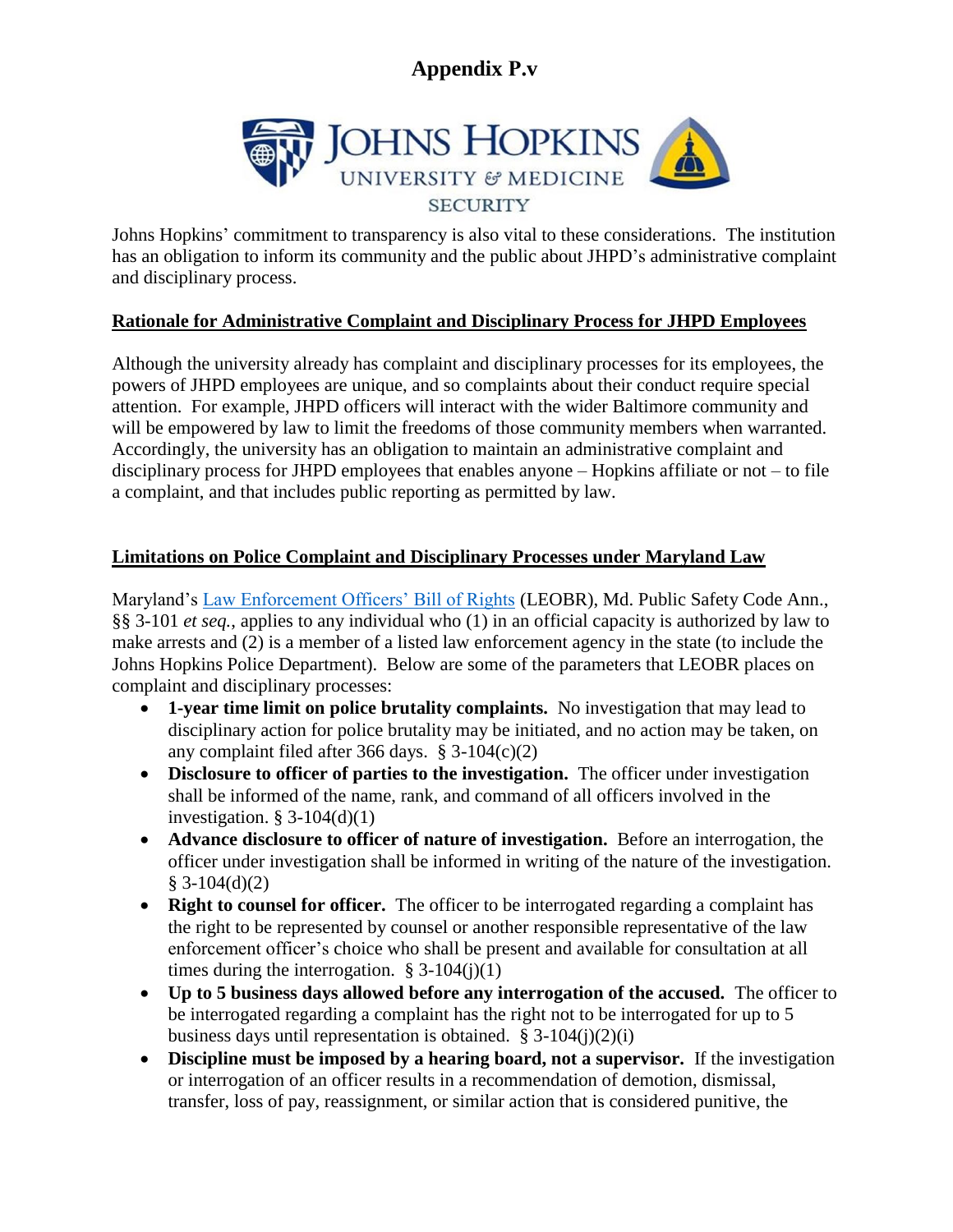

officer is entitled to a hearing on the issues by a hearing board before the law enforcement agency takes that action. § 3-107(a) With one exception, that hearing board must be comprised mainly of fellow officers.  $\S 3-107(c)$ 

 **If the hearing board finds an officer not guilty, that decision is final.** The head of the relevant law enforcement agency has no ability to review a finding of not guilty. § 3-  $108(a)(3)$ 

### **Best Practices that Will Be Adopted by the Johns Hopkins Police Department**

The University has surveyed complaint and disciplinary processes at municipal police departments, county police departments, and peer university police departments across the country, and has also consulted the work of leading research and advocacy organizations involved in policing, both from the law enforcement perspective and the citizen perspective. It has also reviewed the provisions of LEOBR, which puts limits on how the conduct of officers may be investigated (see above). The following best practices are ones that both uphold Johns Hopkins' core institutional values and are consistent with LEOBR, and therefore will be incorporated into the JHPD administrative complaint and disciplinary processes:

#### **Complaint Intake Process**

- Implement a simple, user-friendly system for receiving complaints and enabling complainants to track the status of their complaints;
- Accept complaints through a wide variety of means, including in person, by phone, by email, through the JHPD website, by mail, and by internal memo;
- Accept complaints from all sources, including not just students, faculty, staff, and individual neighbors, but also community associations, advocacy and legal services organizations, local elected officials, and members of the JHPD;
- Accept anonymous complaints;
- Accept complaints regarding conduct by any JHPD employee, whether or not that employee is an officer;
- Accept complaints regarding conduct by a JHPD officer that allegedly happened while the officer was off duty;
- Accept complaints courteously and professionally, with disciplinary consequences for JHPD employees who either refuse to assist complainants or retaliate against them;
- Require JHPD employees to be trained on appropriate treatment of complainants who self-identify as victims of alleged JHPD misconduct;
- Process complaint intake in a timely fashion

### **Complaint Investigation Process**

- Create an internal affairs unit (IAU) to investigate complaints that is housed in a different location from the rest of the JHPD and that reports directly to the Chief (LEOBR § 3- 104(b) requires investigation be done by a sworn law enforcement officer in most cases);
- Ensure adequate staffing of the IAU;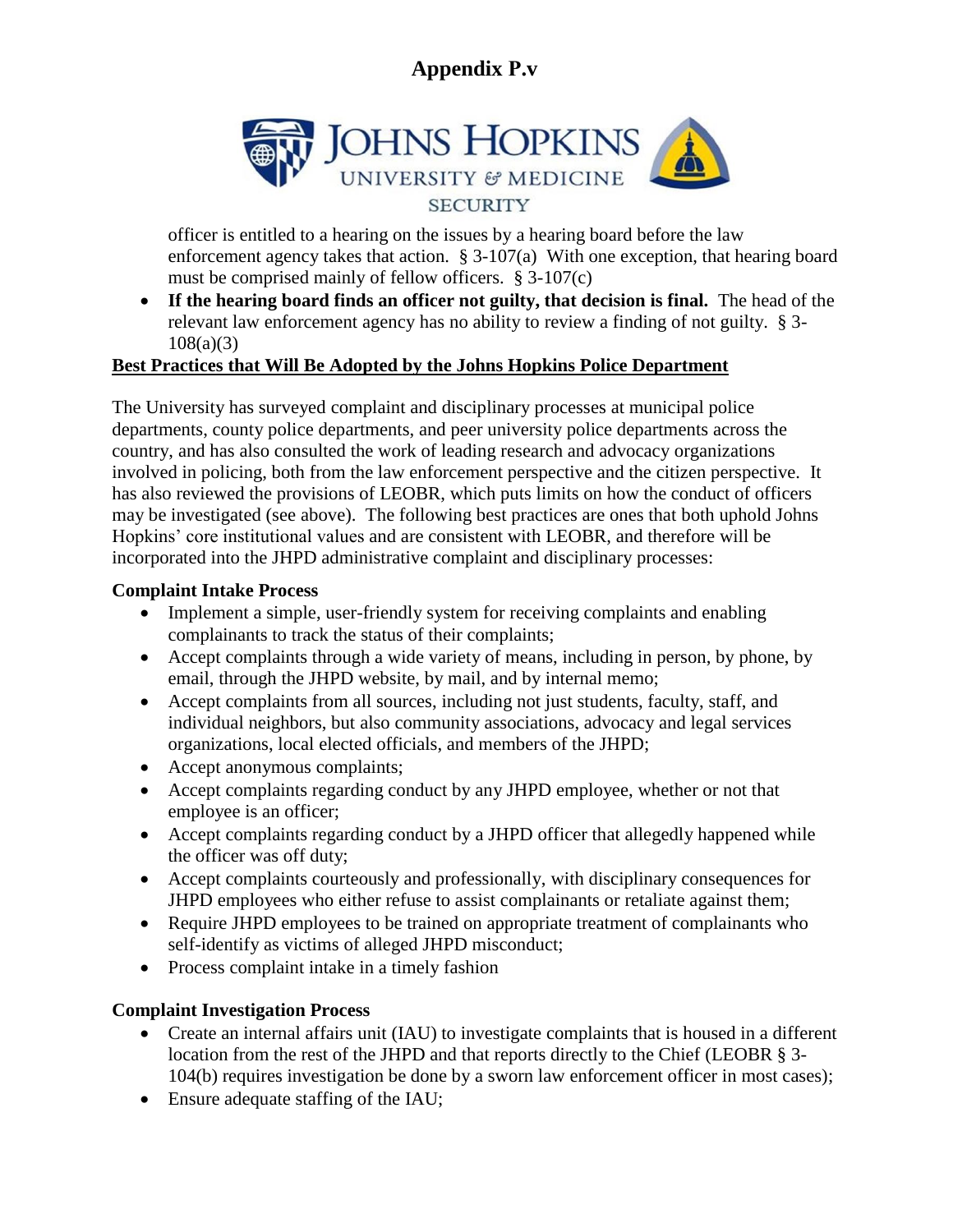

- Ensure that funding of the IAU is not determined by employees who may come under its investigation;
- Implement a body-worn camera program to help verify complaints and reduce the incidence of complaints;
- Train IAU investigators on courteous and professional treatment of victims of alleged JHPD misconduct;
- Retain ability to refer a complaint to an independent third party for investigation;
- Require that body to audio- and/or video-record its interrogations (LEOBR  $\S$  3-104(k)(2) requires there be a record of the interrogation that is written, taped, or transcribed);
- Render an investigative finding of rather sustained, unsustained, exonerated, or unfounded (LEOBR § 3-110 requires this)

### **Investigative Review & Disciplinary Recommendation Process**

- Establish a committee that reviews the complaint investigation and makes a disciplinary recommendation;
- Establish a hearing board for those officers who challenge the finding of the complaint investigation (LEOBR  $\S$  3-107(a) requires this for any investigation that results in a recommendation of demotion, dismissal, transfer, loss of pay, reassignment, or similar action that is considered punitive);
- Allow up to two non-police individuals to serve on the hearing board (LEOBR §§ 3-107(c)(3) and 3-107(c)(5) allow this);
- Establish clear guidelines for the hearing board to use to determine disciplinary outcomes, for consistency;
- Resolve all complaints against police as soon as is practicable after the investigation commences
- Allow for broader community review through the JHPD Community Advisory Councils

### **Disciplinary Process**

- Ensure clarity and respect in the disciplinary process for all employees involved;
- Use progressive discipline, with disciplinary actions progressing in severity based on the nature and gravity of the offense at issue, its relationship to the employee's assigned duties and responsibilities, the employee's work record, and other relevant factors;
- Allow for expedited discipline, such as a Preliminary Discipline Officer (PDO) system, when it is evident that such discipline is necessary to maintain an orderly and productive work environment;
- Educate all new hires on conduct requirements and the disciplinary process

### **Transparency**

• Publish the complaint and disciplinary processes online;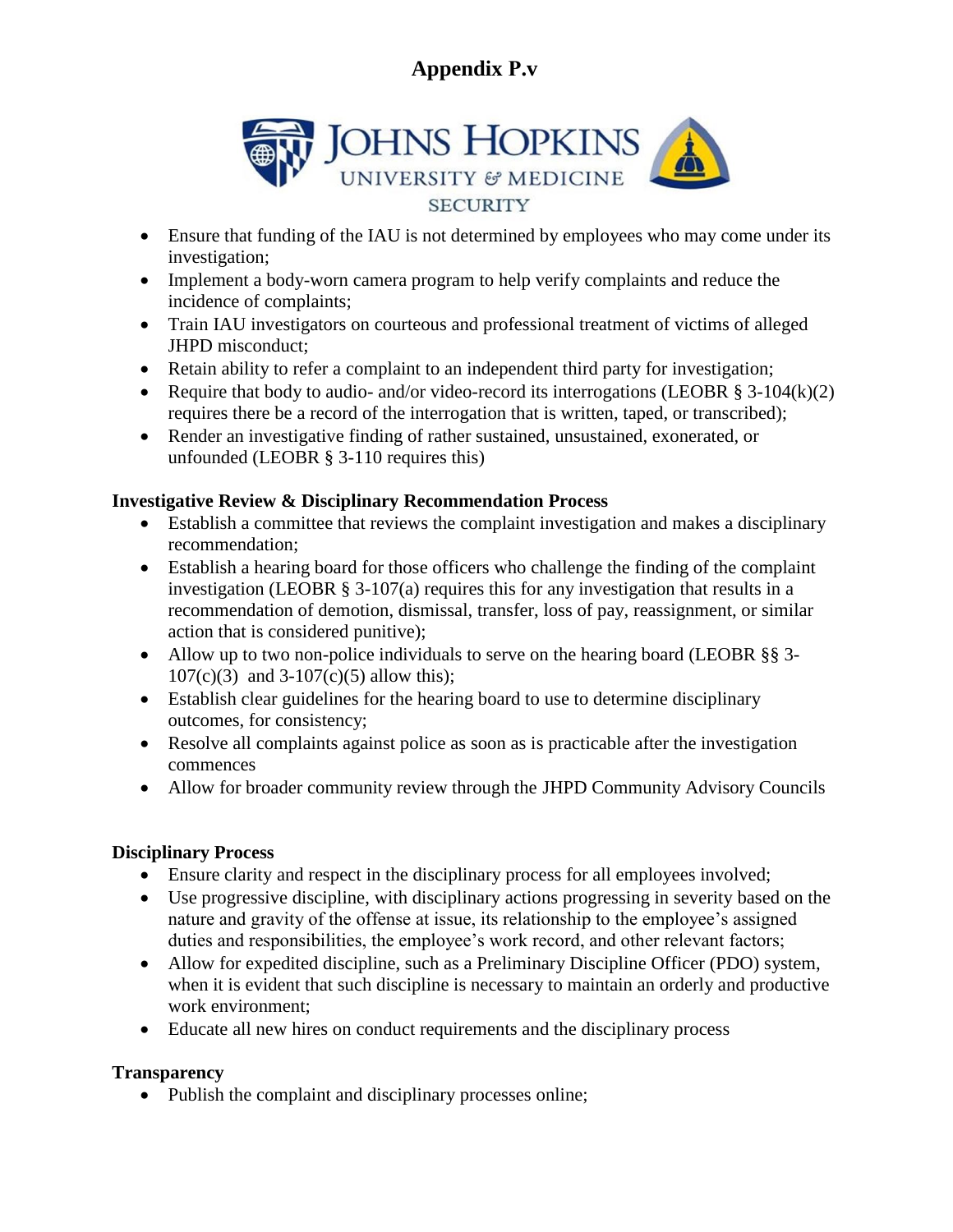

- Provide a formal complaint tracking mechanism (e.g., complaint number) that allows the complainant to inquire about the complaint's status, either online or over the phone;
- Include annual reporting of number and types of formal complaints received; number and types of complainants (e.g., faculty, student, staff, neighborhood resident); number and type of complaints resulting in JHPD discipline; and number and types of disciplinary actions taken

### **Works Consulted**

- *Selected police departments whose policies/G.O.s were reviewed:*
	- o Howard County Department of Police, Administrative Order on Internal Investigations (Nov. 2017)
	- o Montgomery County Department of Police, Disciplinary Process for LEOBR-Covered Sworn Officers (Aug. 2002)
	- o Baltimore Department of Police, Draft Policy on Complaint Intake and Classification Process (Mar. 2018; pending consent decree approval)
	- o University of Texas Austin Police, Blueprint for Campus Police: Responding to Sexual Assault (Mar. 2016)
	- o Yale University Police Department, General Order on Civilian Complaints, Internal Investigations and Discipline (Feb 2016)
- *Selected organizations consulted:*
	- o ACLU of Connecticut, ["Earning Trust: Addressing Police Misconduct](https://www.acluct.org/en/publications-earning-trust) [Complaints in Connecticut"](https://www.acluct.org/en/publications-earning-trust) (Jan. 2017)
	- o Campaign Zero, ["Community Oversight"](https://www.joincampaignzero.org/oversight)
	- o International Association of Campus Law Enforcement Administrators, ["IACLEA](https://www.iaclea.org/assets/uploads/pdfs/AccreditationStandards%20ManualMay2018.pdf) [Accreditation Standards Manual"](https://www.iaclea.org/assets/uploads/pdfs/AccreditationStandards%20ManualMay2018.pdf) (May 2018)
	- o International Association of Chiefs of Police (IACP), ["Internal Affairs: A](http://www.theiacp.org/portals/0/pdfs/BP-InternalAffairs.pdf) [Strategy for Smaller Departments"](http://www.theiacp.org/portals/0/pdfs/BP-InternalAffairs.pdf) (2001)
	- o IACP, ["Testimony of the International Association of Chiefs of Police, Task](http://www.theiacp.org/Portals/0/documents/pdfs/IACPTestimonyListeningSessionPolicyandOversight.pdf) [Force on 21st Century Policing Listening Session on Police Oversight,](http://www.theiacp.org/Portals/0/documents/pdfs/IACPTestimonyListeningSessionPolicyandOversight.pdf)" (Jan. 30, 2015)
	- o U.S. Department of Justice, Community Oriented Policing Services (COPS), ["Building Trust Between the Police and the Citizens They Serve: An Internal](http://www.theiacp.org/portals/0/pdfs/buildingtrust.pdf) [Affairs Promising Practices Guide for Local Law Enforcement"](http://www.theiacp.org/portals/0/pdfs/buildingtrust.pdf) (2007)
	- o U.S. Department of Justice, COPS, ["Collaborative Reform Initiative: An](https://ric-zai-inc.com/Publications/cops-w0817-pub.pdf) [Assessment of the San Francisco Police Department"](https://ric-zai-inc.com/Publications/cops-w0817-pub.pdf) (Oct. 2016)
	- o Yale Law School Justice Collaboratory, ["Principles of Procedurally Just Policing"](https://law.yale.edu/system/files/area/center/justice/principles_of_procedurally_just_policing_report.pdf) (Jan. 2018)
- *Selected academic articles consulted:*